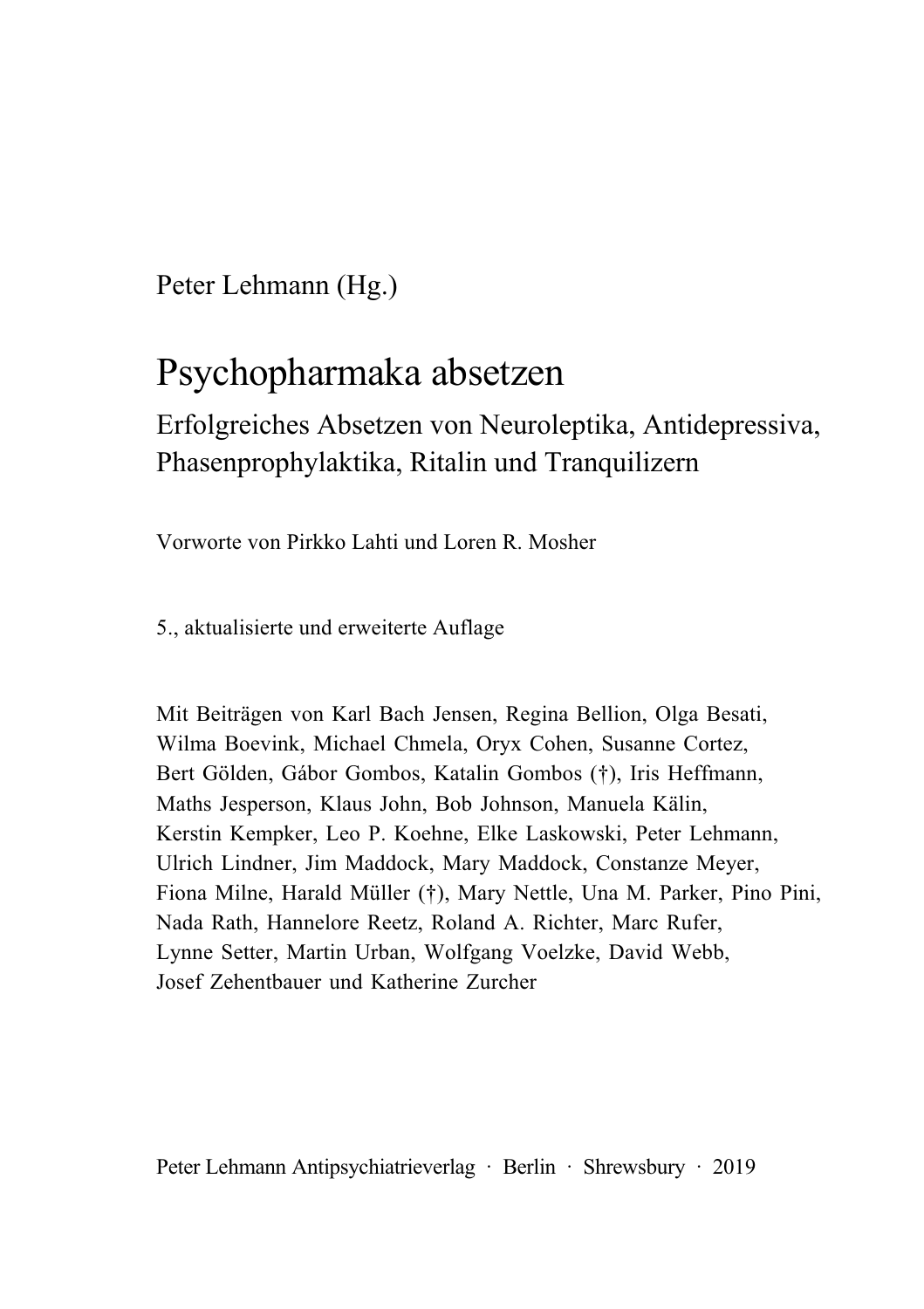# **Register**

#### **A**

Abilify *s. Aripiprazol* ACC *s. Acetylcystein* Acetylcystein 336 Achtsamkeit 62 AcuPro-System 274, 283- 284 Adasuve *s. Loxapin* Aderhold, V. 23, 334-335 ADFD *s. Antidepressiva-Forum Deutschland* Adjuvin *s. Sertralin* Adumbran *s. Oxazepam* Aedon *s. Olanzapin* Agakalin *s. Atomoxetin* Agogerolan *s. Agomelatin* Agomelatin 374 AH 3 *s. Hydroxyzin* Akineton *s. Biperiden* Akupunktur 275, 277, 282- 283, 285-286 Alcartis *s. Aripiprazol* Aleptan *s. Risperidon* Alfentanil 373 Algecia *s. Pregabalin* Alkohol 30, 37, 42, 83, 85-86, 108, 110, 121, 131, 135, 157, 186-188, 191, 221- 222, 249-250, 252, 256, 260, 268, 271, 276, 299, 324, 337-338 Allenopar *s. Paroxetin* Allgulander, C. 341 Alprastad *s. Alprazolam* Alprazolam 353, 376 Amalgam 339 Amantadin 377 Amantadinsulfat *s. Amantadin* Aminosäuren 252 Amisulprid 112, 211, 373 Amisulpride *s. Amisulprid*

Amitriptylin 61, 78, 99, 103- 104, 140, 160, 165, 206, 211, 217, 374 Amitriptylinoxid 104, 318- 319, 374 Amoryn 184 Amphetamine 29, 192, 222- 223, 226, 295, 342-343 Anafranil *s. Clomipramin* Andrews, P. 35, 37 Angstbewältigungsübung 241 Anonyme Alkoholiker 276, 278 Antelepsin *s. Clonazepam* Antidepressiva-Forum Deutschland 302 Antioxidanzien 195 Antiparkinsonmittel 46, 222, 346, 348-349, 373 Anxiolit *s. Oxazepam* Anxut *s. Buspiron* Apfelmus 331 Aponal *s. Doxepin* Apydan *s. Oxcarbazepin* Ardeydorm *s. Tryptophan* Ardeytropin *s. Tryptophan* Arieti, S. 315 AripiHexal *s. Aripiprazol* Aripilif *s. Aripiprazol* Aripiprazol 113, 373 Aromatherapie 190, 336, 338 Aropax *s. Paroxetin* Asenapin 373 Assagioli, R. 278 Atarax *s. Hydroxyzin* Atemübung 95, 219, 278, 313 Ativan *s. Lorazepam* Atofab *s. Atomoxetin* Atomoxetin 297, 377 Atosil *s. Promethazin* Atropin 346 Attentin *s. Dexamfetamin*

Auraarbeit 287, 289-291 Aurorix *s. Moclobemid* Ausschleichstreifen 22, 330, 360 Autogenes Training 166, 214, 216, 277, 292, 337

#### **B**

Bach, E. 288 Bach-Blüten 161, 287-293, 338 Baldrian 127, 194-195, 197, 214, 273, 338, 358 Barbiturate 221, 223 Barnes, M. 153 Battegay, R. 33 Bauchtanz 315 Benadon *s. Pyridoxin* Benkert, O. 343 Benperidol 373 Benzatropin 60, 346 Beruhigungstee 214 Betablocker 342 Betacarotin 250 Beten 140, 142-144, 160-162, 358 BFD 282-283 Bikalm *s. Zolpidem* Biodynamische Arbeit 287, 289-291, 293 Biotin 250 Biperiden 66-67, 377 Bleuler, M. 29, 48-49 Bornaprin 377 Boyesen, G. 289, 293 Breggin, P. 64, 328, 350 Brexpiprazol 373 Brintellix *s. Vortioxetin* Bromazep *s. Bromazepam* Bromazepam 108, 212, 291, 376 Bromperidol 160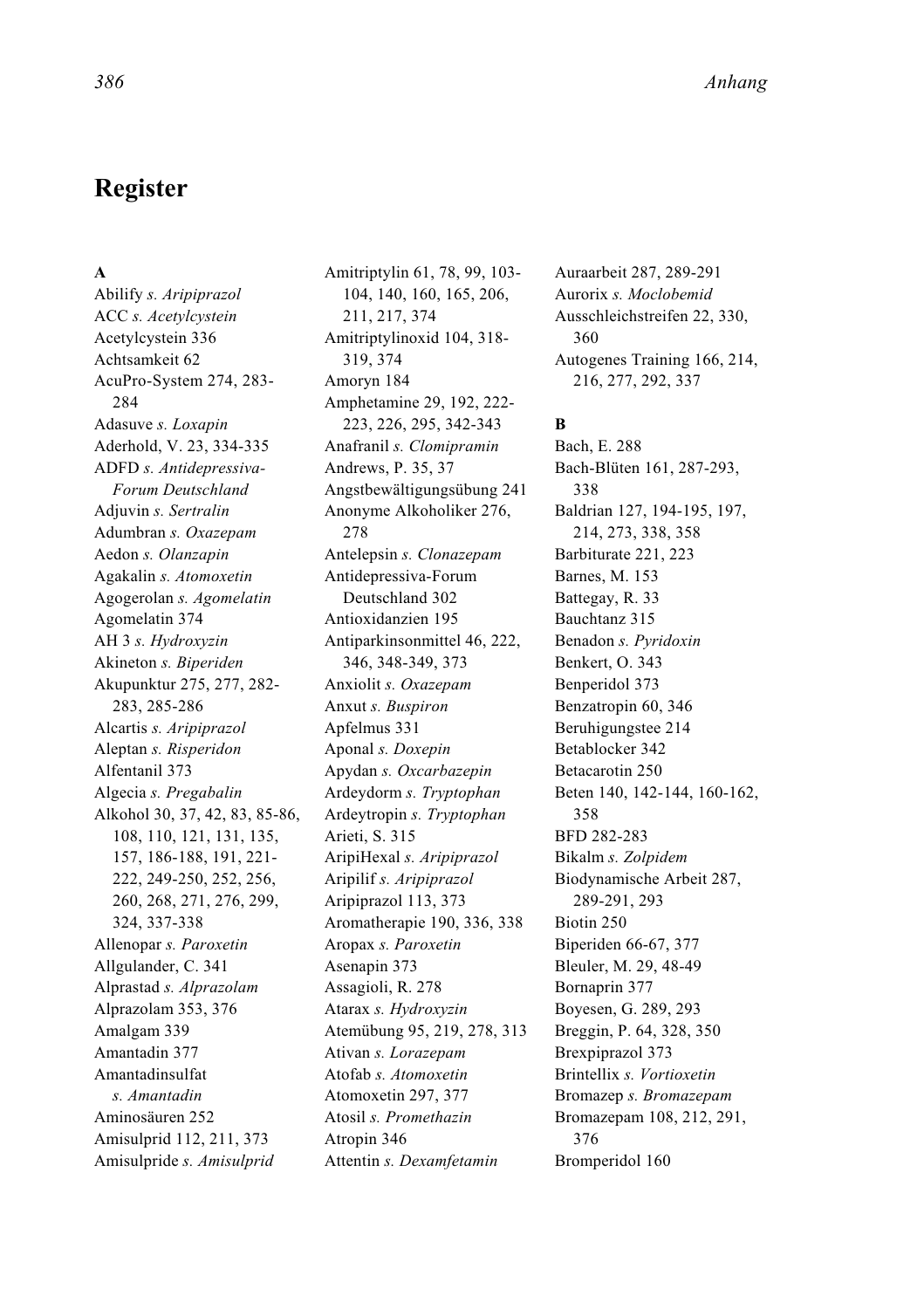#### *Register 387*

Brooks, G. 42-43, 46 Brotizolam 376 Bschor, T. 21 Buccolam *s. Midazolam* Bundesverband Psychiatrie-Erfahrener 251 Bupropion 194-195, 374 Burgerstein, L. 250, 252 Buronil *s. Melperon* Buspiron 376

#### **C**

Camcolit *s. Lithium* Campbell, J. 278 Cannabidiol 273, 336, 338 Cannabidiol *s. Hanf* Cannabis *s. Hanf* Captagon *s. Fenetyllin* Carba *s. Carbamazepin* Carbaflux *s. Carbamazepin* Carbamazepin 14, 25, 28-30, 78, 160, 193, 206, 209, 212, 223, 233, 238, 246, 342, 353, 375 Cariprazin 373 Carmubine *s. Bupropion* Carpenter, W. 47 Cassadan *s. Alprazolam* CBD *s. Cannabidiol* Chlordiazepoxid 34, 78, 108, 140, 340, 376 Chlorpromazin 39, 41, 46, 49- 50, 61-65, 190, 325, 327- 328 Chlorprothixen 39, 66, 103, 113, 140, 246, 250, 319, 373 Chouinard, G. 45 Chrom 250 Ciatyl-Z *s. Zuclopenthixol* Cinderella Therapeutics 330 Cinolazepam 376 Cipralex *s. Escitalopram* Cipramil *s. Citalopram* Cisordinol *s. Zuclopenthixol* Citalopram 331, 345, 374 Citalo-Q *s. Citalopram*

Citalostad *s. Citalopram* Claropram *s. Citalopram* Clobazam 376 Clomipramin 104, 140, 211, 319, 375 Clonazepam 79, 126-128, 376 Clonidin 342 Clopin *s. Clozapin* Clopixol 20 Clopixol *s. Zuclopenthixol* Clorazepate Zentiva *s. Dikaliumclorazepat* Clotiapin 373 Clozapin 42, 46, 118-121, 211, 332, 347, 373 Co-Beratung 153, 358 Codein 257 Coffein 217, 252, 257, 263 Cogentin *s. Benzatropin* Cole, J. 27 Concerta *s. Methylphenidat* Convulsofin *s. Valproinsäure* Cork Advocacy Netzwerk 65 Council for Evidence-based Psychiatry 21 Cymbalta *s. Duloxetin*

#### **D**

Dalmadorm *s. Flurazepam* Dapotum *s. Fluphenazin* Dapoxetin 375 Daunderer, M. 339 Davis, K. 40 de Jonge, A. 181-184 Deanxit 373, 375 Degkwitz, R. 38, 43 Delay, J. 40 Delpral *s. Tiaprid* Demetrin *s. Prazepam* Depakine *s. Valproinsäure* Depakote s. *Valproinsäure* Deroxat *s. Paroxetin* Dexamfetamin 377 Dexmethylphenidat 377 Dextroamphetamin *s. Dexamfetamin*

Diazepam 78, 108, 140, 157, 178, 181, 187, 191, 205- 206, 212, 215-216, 273, 321, 340-341, 376 Dieterich, M. 146 Dikaliumclorazepat 131-132, 165-166, 376 Dipiperon *s. Pipamperon* Discontinuation of Antidepressants Taskforce 21, 23, 332- 333, 344-345 DMT 278 Dogmatil *s. Sulpirid* Dominal *s. Prothipendyl* Dopamin 216 Dormicum *s. Midazolam* Dosulepin 152 Doxepin 104, 291, 375 Droperidol 373 Dulasolan *s. Duloxetin* Duloxalta *s. Duloxetin* DuloxeHexal *s. Duloxetin* Duloxetin 332, 345, 375 Dutilox *s. Duloxetin* Dystardis *s. Tetrabenazin* Dzuveo *s. Sufentanil*

# **E**

Eatan *s. Nitrazepam* Ecstacy *s. MDMA* Edluar *s. Zolpidem* Edronax *s. Reboxetin* Efectin *s. Venlafaxin* Efexor *s. Venlafaxin* Effexor *s. Venlafaxin* Einstein, A. 106 Einzelgespräch 162, 208, 261, 265, 291, 293 EKT *s. Elektroschock* elektrische Durchflutungstherapie *s. Elektroschock* elektrische Stimulation *s. Elektroschock* Elektrokonvulsionstherapie *s. Elektroschock* Elektrokrampftherapie *s. Elektroschock*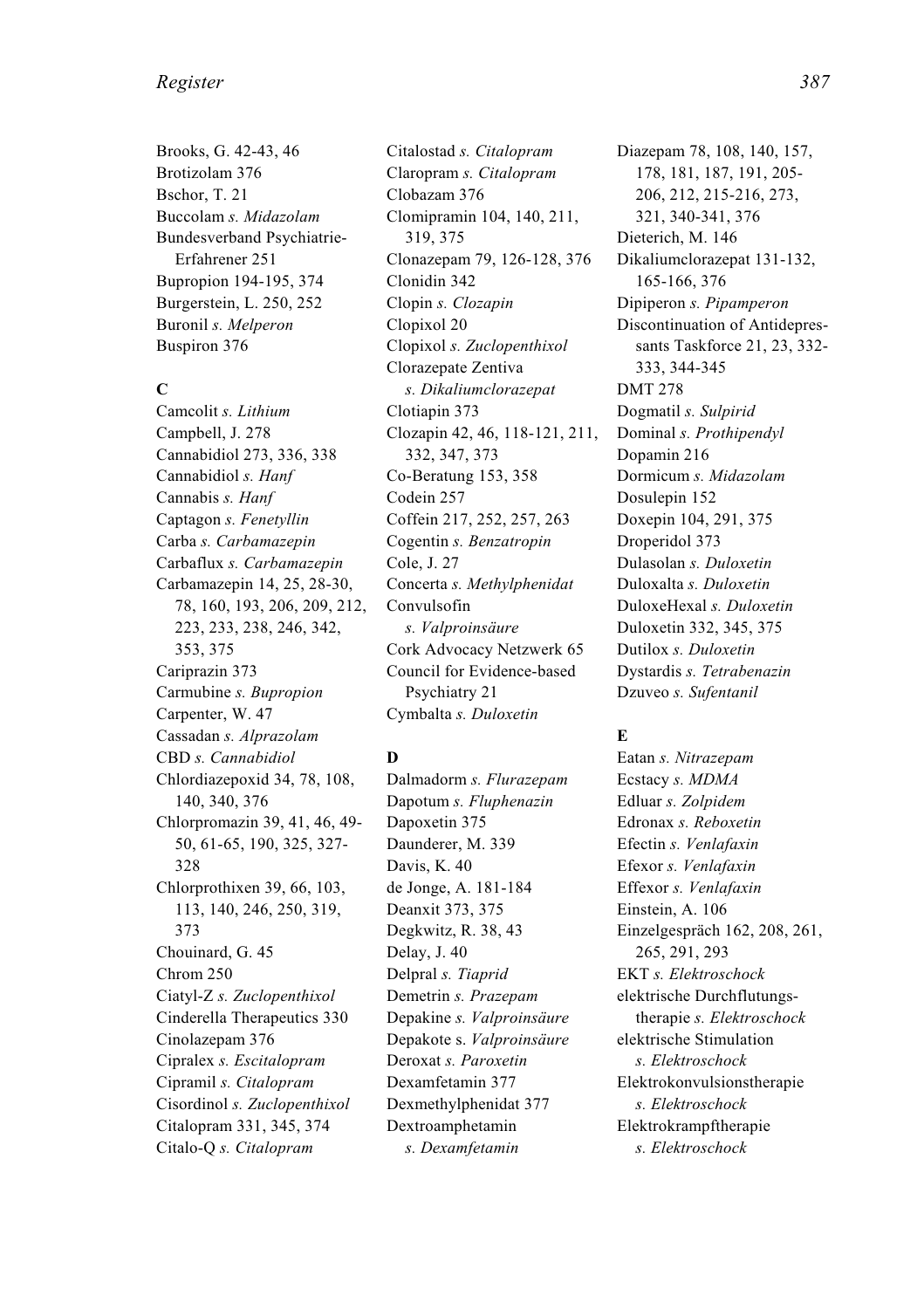Elektroschock 26, 60, 63, 123, 148, 151-153, 155-156, 294, 325, 344, 347-348, 358 Elektrosmog 339 Eli Lilly 331 Elontril *s. Bupropion* Elvanse s. *Lisdexamfetamin* Endorphine 145, 216 Ennos *s. Paroxetin* Entspannungsübung 89, 95-96, 146, 214, 219, 268, 277, 292, 337 Entumin *s. Clotiapin* Epilim *s. Valproinsäure* Equasym *s. Methylphenidat* Equilibrin *s. Amitriptylinoxid* Ernährung 62, 183, 214-215, 248-250, 253, 335-338 Ernst, C. 49 Ernst, K. 49 Esbericum *s. Johanniskraut* Escitalopram 345, 375 Escitax *s. Escitalopram* Eunerpan *s. Melperon* Europäisches Netzwerk von Psychiatriebetroffenen 11, 65

#### **F**

Fachausschuss Psychopharmaka 347 Farbtherapie 277, 287, 291 Faustan *s. Diazepam* Fava, G. 35-36 Feinwaage 330 Felicium *s. Fluoxetin* Fenetyllin 29 Fevarin *s. Fluvoxamin* Fexer, H. 348 FINISH 33 Finlepsin *s. Carbamazepin* Finzen, A. 20, 31 Floxyfral *s. Fluvoxamin* Fluanxol *s. Flupentixol* Fluctin *s. Fluoxetin*

Fluctine *s. Fluoxetin* Flunitrazepam 178, 376 Fluoxetin 10, 193-195, 211, 227, 246, 345, 375 Fluoxibene *s. Fluoxetin* Flupentixol 148, 178, 240-241, 319, 374 Fluphenazin 40-41, 118, 154, 186, 238, 374 Flurazepam 376 Fluspirilen 60, 68, 71-73, 148, 317-319, 321 Fluvoxamin 345, 375 Flux *s. Fluoxetin* Focalin *s. Desmethylphenidat* Folsäure 250, 336 Frankl, V. 277 Freedom Center 128 Freud, S. 277 Freyhan, F. 18 Frisium *s. Clobazam* Fußreflexzonenmassage 315

#### **G**

Gerodorm *s. Cinolazepam* Gerolamic *s. Lamotrigin* Gesprächstherapie 205, 208- 209, 213, 217, 252, 358 Gestalttherapie 217, 219 Gewacalm *s. Diazepam* Gilbert, P. 47 Glianimon *s. Benperidol* Green, H. 153 Grof, C. 278 Grof, S. 278, 280-281 Gruppengespräch 132, 278 Gruppentherapie 240 Gualtieri, T. 45 Guanfacin 377 Gymnastik 313, 337

#### **H**

Haase, H.-J. 40-41 Hahnemann, S. 274 Halcion *s. Triazolam* Haldol *s. Haloperidol* Haloperidol 10, 42, 60, 66-67, 113, 118, 148, 151, 160, 202, 205-206, 211, 217, 246, 250, 306-307, 374 Hanf 108, 191-192, 273, 324, 336-337 Harrow, M. 26, 49 Haschisch *s. Hanf* Helmchen, H. 47, 68 Heroin 167-172, 174-177, 223, 324 Herphonal *s. Trimipramin* Hesse, H. 147 Hift<sub>S</sub> 41 Hildegard von Bingen 161 Hippius, H. 343 Hippokratischer Eid 13 Hofcomant *s. Amantadin* Hoff, H. 41 Holotropic Breathwork 278- 279 Homöopathie 178-179, 183, 209, 271, 274, 283-286, 338, 358, 371 Hopfen 214, 273 Humanistische Psychologie 253, 277 Hydroxyzin 376 Hyperforin 184 Hypericin *s. Johanniskraut* Hypnorex *s. Lithium*

#### **I**

Imap *s. Fluspirilen* Imipramin 34, 99, 103-105, 375 Imovane *s. Zopiclon* Impromen *s. Bromperidol* Insidon *s. Opipramol* Insulin 84-86 Intervall 347 Invega *s. Paliperidon* Ivadal *s. Zolpidem* Ixel *s. Milnacipran*

#### **J**

Jamison, K. 197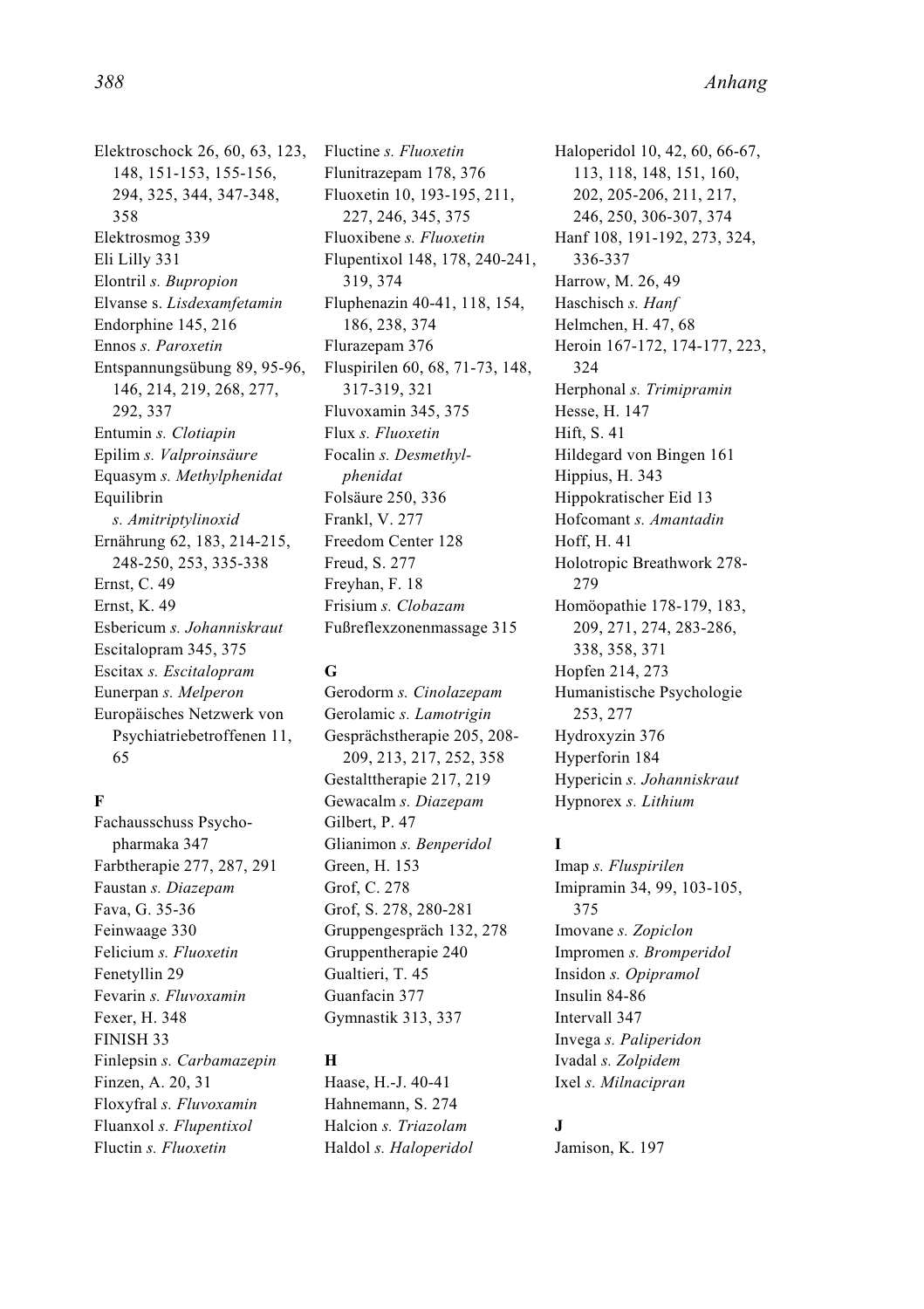#### *Register 389*

Janssen Pharmaceutica 46 Jervis, G. 218 Jesus Christus 137, 139, 141- 144 Jobe, T. 26, 49 Joggen 145, 315, 337 Johanniskraut 166, 184, 194- 195, 209, 214, 273, 358 Jones, B. 45 Jung, C. G. 277-278

#### **K**

Kalzium 183, 195, 249-250 Karon, B. 26 Kavain 273, 338 Kava-Kava *s. Kavain* Kemadrin *s. Procyclidin* Ketazolam 376 Kierkegaard, S. 139 Kinecteen *s. Methylphenidat* Klangschale 337 Klein, D. 346 Klein, E. 352 Klepper, J. 139 Klonopin *s. Clonazepam* Klotz, U. 341 Knoblauch 195 Kokain 29, 222-223, 226, 324 Konz, F. 249 Körperarbeit 62, 128-129, 278, 287, 289, 291, 337, 358 Krämer, D. 291 Kramer, J. 34 Kraniosakraltherapie 183 Kräutertee 214, 252, 299

#### **L**

Lacoursiere, R. 44, 46, 348 Laing, R. 153 Lake, F. 153-154 Lamictal *s. Lamotrigin* Lamotrigin 376 Lamotrin *s. Lamotrigin* Lanolept *s. Clozapin* Largactil *s. Chlorpromazin* Latta, D. 258, 353 Latuda *s. Lurasidon*

Lavendel 338 Lawrence, J. 27 Leber, D. 282-283 Lebertran 195 Leerkapseln 331-332 Lehmann, P. 11, 65, 165, 222 Leibold, G. 337 Lemilvo *s. Aripiprazol* Lendorm *s. Brotizolam* Lendormin *s. Brotizolam* Leonhard, K. 48 Leponex *s. Clozapin* Leukotomie 50 Levomepromazin 211, 374 Lewis, C. 12 Lexotanil *s. Bromazepam* Librax 34, 376 Librium *s. Chlordiazepoxid* Librocol 34, 376 Limbatril 140 Limbitrol 34, 374, 376 Lisdexamfetamin 377 Liss, J. 153 Lithiofor *s. Lithium* Lithium 10-11, 14, 25, 28, 30- 31, 62, 64-65, 141, 157, 160, 178, 185-187, 189- 190, 193-194, 199, 201- 202, 205-206, 209, 212, 223, 233, 246, 343, 352, 376 Lithiumchlorid *s. Lithium* Lobotomie 80, 123 Logotherapie 277 Loprazolam 340 Loramet *s. Lormetazepam* Lorazepam 99-100, 103, 105, 108, 113, 181-182, 197- 198, 291, 340, 376 Loretam *s. Lormetazepam* Lormetazepam 340, 376 Losavio, T. 207 Loxapin 374 LSD 192, 229, 278 L-Theanin 336 L-Tryptophan *s. Tryptophan* Ludiomil *s. Maprotilin* Lundbeck AG 20

Lurasidon 374 Luther, M. 139, 141 Lynch, T. 64 Lyogen *s. Fluphenazin* Lyribastad *s. Pregabalin* Lyrica *s. Pregabalin*

#### **M**

Magnesium 183, 195, 249-250 Mandala-Malen 278 Mangan 250 Maprotilin 78-79, 103, 193, 375 Marathonlaufen 216 Mareen *s. Doxepin* Marihuana *s. Hanf* Märtens, M. 360 Martensson, L. 43 Massage 190 Matthäus 138 May, P. 26 Mayerhofer, F. 339 MDMA 223, 227, 229, 278, 337 Medazepam 376 Medikid *s. Methylphenidat* Medikinet *s. Methylphenidat* Meditation 96, 136, 142-144, 154, 160-162, 214, 277, 280, 291, 358 Melatonin 338 Melisse 214, 338 Melitracen 375 Melleril *s. Thioridazin* Melperon 113, 246, 374 Meltzer, H. 230 Mental Health Europe 11 Meprobamat 221, 223 Meresasul *s. Sulpirid* Methadon 171-176, 223 Methylphenidat 29, 297, 342, 377 Methylphenidathydrochlorid *s. Methylphenidat* Mianserin 375 Midazolam 376 Millett, K. 343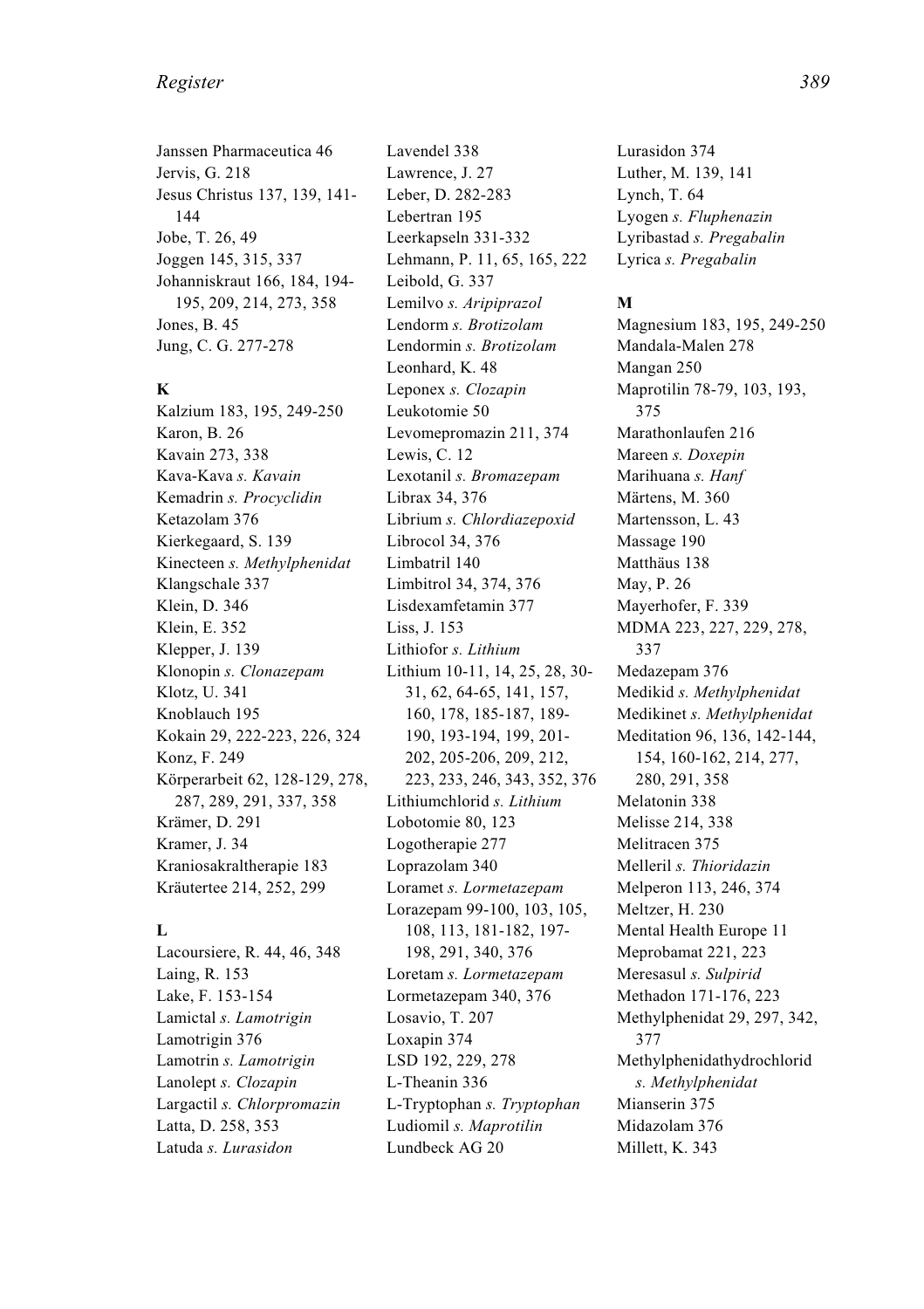Milnacipran 375 Milnaneurax *s. Milnacipran* MIND 18, 20 MindFreedom International 65, 125-126 MindFreedom Irland 65 Mineralien 183, 252 Mineralwasser 214 Mirtabene *s. Mirtazapin* Mirtagamma *s. Mirtazapin* Mirtaron *s. Mirtazapin* Mirtazap *s. Mirtazapin* Mirtazapin 331, 375 Mirtazelon *s. Mirtazapin* Mirtel *s. Mirtazapin* Moclo A *s. Moclobemid* Moclobemid 375 Modecate *s. Fluphenazin* Moditen *s. Fluphenazin* Mogadan *s. Nitrazepam* Mogadon *s. Nitrazepam* Mohn 338 Mondeal *s. Zolpidem* Mono Demetrin *s. Prazepam* Morphin 223 Morphium 42, 208, 215-216 Moss, R. 249 Mutan *s. Fluoxetin* Mysimba 194, 374

# **N**

Natriumascorbat 249 Natriumvalproat *s. Valproinsäure* Naturheilkunde 213-214, 261, 268, 270-272, 274, 287, 317, 335, 371 Nergård, J.-I. 366-367 Neurocil *s. Levomepromazin* Neurolepsin *s. Lithium* Neurotop *s. Carbamazepin* Nikotin 191, 217, 252, 299 Nitoman *s. Tetrabenazin* Nitrazepam 60, 78-79, 187, 191, 340, 376 NLP 89 Noctamid *s. Lormetazepam*

Noradrenalin 215 Norkotral *s. Temazepam* Normison *s. Temazepam* Normoc *s. Bromazepam* Nortrilen *s. Nortriptylin* Nortriptylin 375 Nozinan *s. Levomepromazin*

#### **O**

Oaks, D. 65, 125 Ochsenknecht, A. 274, 335, 346 Olanpax *s. Olanzapin* Olanzapin 10, 46, 113, 126- 127, 170-171, 174-176, 211, 329, 347, 374 Olazax *s. Olanzapin* Omega-3-Fettsäure 336 Opiate 35, 174, 221, 223-225, 257 Opioide 257 Opipram *s. Opipramol* Opipramol 375 Opiumtinktur 208 Optidorm *s. Zopiclon* Orap *s. Pimozid* Orfiril *s. Valproinsäure* Orthomolekulare Medizin 214-215, 246-251, 253 Osler, W. 295 Osnervan *s. Procyclidin* Oxa *s. Oxazepam* Oxazepam 108, 217, 340, 376 Oxcarbazepin 376

# **P**

Paba 250 Paliperidon 112-113, 374 Paronex *s. Paroxetin* Paroxat *s. Paroxetin* paroxedura *s. Paroxetin* Paroxetin 32, 104, 169-170, 182-184, 193, 331, 345, 375 Parstelin *s. Tranylcypromin* Passiflora 249-250, 273, 338 Passionsblume *s. Passiflora* Passionsblüten *s. Passiflora*

Patientenverfügung 336, 347, 371 Pauling, L. 215, 247 Paulus 139 Paxil *s. Paroxetin* Pemolin 29 Penfluridol 73 Perazin 67, 140, 160, 217, 246, 374 Perls, F. 278 Petzold, H. 360 Pfeiffer, C. 249 Pfingstrosentee 249-250 Phenytoin 342 Physiotherapie 268 Pietzcker, A. 68, 70-71, 349 Pillenschneider 330 Pimozid 66 Pipamperon 113, 246, 374 Pipotiazin 149 PK-Merz *s. Amantadin* Planum *s. Temazepam* PONVeridol *s. Droperidol* Positivum *s. Fluoxetin* Posthumus, J. 43 Pram *s. Citalopram* Pramulex *s. Escitalopram* Praxiten *s. Oxazepam* Prazepam 376 Prazine *s. Promazin* Pregabador *s. Pregabalin* Pregabalin 376 Pregabin *s. Pregabalin* Priadel *s. Lithium* Pridal *s. Lithium* Priligy *s. Dapoxetin* Procyclidin 377 Promazin 46, 60, 374 Promethazin 113, 374 Prothipendyl 374 Protiaden *s. Dosulepin* Prozac *s. Fluoxetin* Psilocybin 278 Psychexit 22 Psychoanalyse 360 Psychodrama 153-154 Psychoedukation 334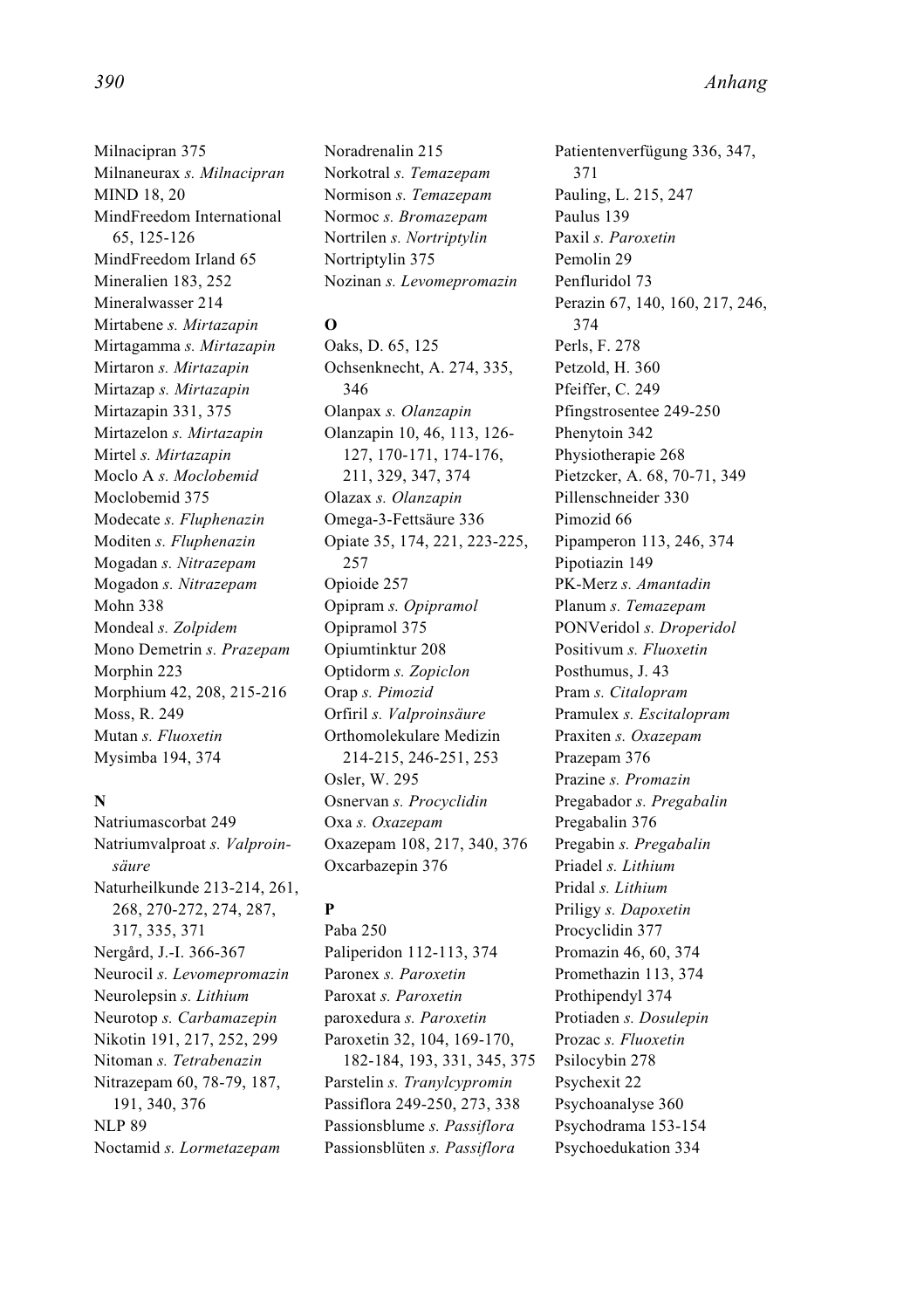Psychopax *s. Diazepam* Psychosoziale Patientenverfügung 336 Psychotherapie 18, 26, 160, 179, 200-201, 203, 205, 207-210, 213, 217-219, 229, 239, 241, 244-245, 252, 268, 277-278, 281, 285, 315, 318, 340, 358, 360

# **Q**

Quandt, J. 39 Quentiax *s. Quetiapin* Quesery *s. Quetiapin* Quetialan *s. Quetiapin* Quetiapin 113-116, 330, 374 Quilonorm *s. Lithium* Quilonum *s. Lithium*

#### **R**

Radedorm *s. Nitrazepam* Radepur *s. Chlordiazepoxid* Randolph, T. 249 Rapifen *s. Alfentanil* Reagila *s. Cariprazin* Reboxetin 375 Rechtsbeistand 371 Redeptin *s. Fluspirilen* Reimer, F. 42 Remergil *s. Mirtazapin* Remeron *s. Mirtazapin* Remestan *s. Temazepam* Reserpin 374 Resveratrol 336 Rexulti *s. Brexpiprazol* Rezeptur 22, 329, 360 Richman, D. 325, 342, 348 Risperdal *s. Risperidon* Risperidon 46, 112-113, 124, 126, 193, 211, 246-247, 250-251, 374 Ritalin *s. Methylphenidat* Rivotril *s. Clonazepam* Rogers, C. 218 Rohkost 249-250, 252 Rohypnol *s. Flunitrazepam*

Rollenspiel 154 Rosenberg, G. 40 Rudotel *s. Medazepam* Rufer, M. 354

# **S**

Safran 249 Sandoz Pharmaceuticals AG 341 Saroten *s. Amitriptylin* Schimmel, H. 282 Schlafmittel 67, 126, 130, 140-141, 157, 223-224, 234, 256, 273, 308, 311, 337-338, 349 Schlimme, J. 325, 329, 343, 351 Schmerzensgeld 372 Schmerzmittel 132, 135, 141, 157, 255-258, 263-264, 267-268, 286 Schöpf, J. 334, 341 Schwindel-Frei 134, 259 Sedalam *s. Lormetazepam* Sedalor *s. Lormetazepam* Sedazin *s. Lorazepam* Seeler, W. 323 Selbach, S. 39 Selen 250 Semap *s. Penfluridol* Sequase *s. Quetiapin* Seralin *s. Sertralin* Serdolect *s. Sertindol* Seresta *s. Oxazepam* Seropram *s. Citalopram* Seroquel *s. Quetiapin* Seroxat *s. Paroxetin* Sertindol 374 Sertragen *s. Sertralin* Sertralin 19, 345, 375 Shatan, C. 34-35 Sigaperidol *s. Haloperidol* Simpson, G. 46 Sinquan *s. Doxepin* SmithKlineBeecham 46 Solatran *s. Ketazolam* Solian *s. Amisulprid*

Solvex *s. Reboxetin* Sommer, H. 39 Somnal *s. Zopiclon* Somnium 99, 376 Sophrologie 89 Sormodren *s. Bornaprin* Sparine *s. Promazin* Spaziergang 139, 300, 313, 337 Sport 268, 358 Spurenelemente 215, 247, 252 Stablon *s. Tianeptin* Stangyl *s. Trimipramin* Staurodorm *s. Flurazepam* Stein-Therapie 287, 289 Stelazine *s. Trifluperazin* Stesolid *s. Diazepam* Stilnox *s. Zolpidem* Stockmann, T. 303 Strattera *s. Atomoxetin* Sufenta *s. Sufentanil* Sufentanil 374 Sulpirid 246, 374 Sulpivert *s. Sulpirid* Surmontil *s. Trimipramin* Survivors Speak Out 186 Sycrest *s. Asenapin* Symmetrel *s. Amantadin* Symptomprovokation 39 Syneudon *s. Amitriptylin*

# **T**

Tafil *s. Alprazolam* Tagonis *s. Paroxetin* Tamminga, C. 47 Tapering-Projekt 330 Tapering-Strip *s. Ausschleichstreifen* Tausch, R. 146 Tavor *s. Lorazepam* Taxilan *s. Perazin* Tegretal *s. Carbamazepin* Tegretol *s. Carbamazepin* Temazep *s. Temazepam* Temazepam 340, 376 Temesta *s. Lorazepam*